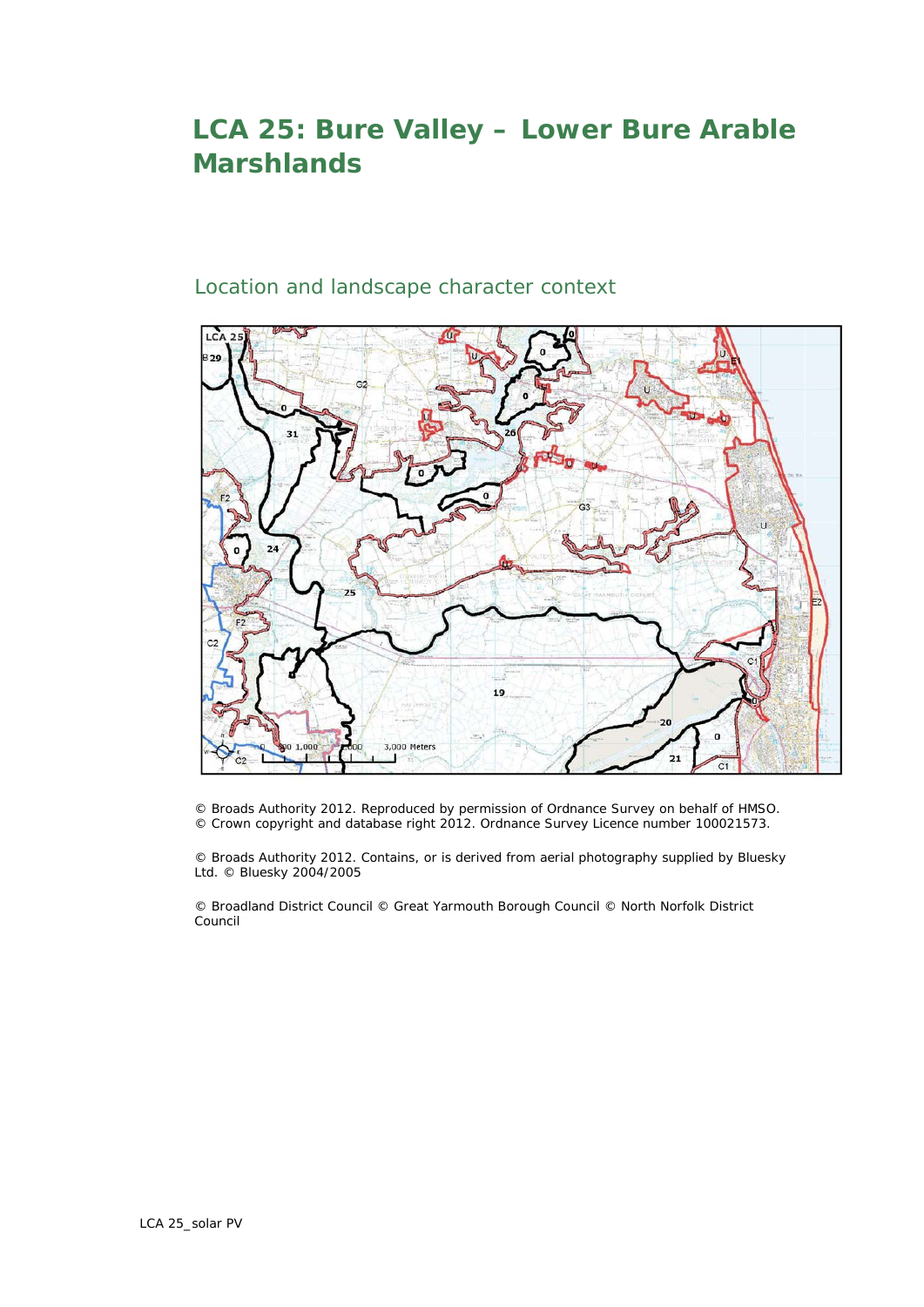## *Landscape Sensitivity Assessment for Solar PV Development*

| Criteria                                            | <b>Lower sensitivity</b>                                                                                                                                                                                                                                                                                                                                                                                                                                                                                                                                                                                                                                                                                                                                                                                                            |  | <b>Higher sensitivity</b> |  |  |  |  |  |  |  |
|-----------------------------------------------------|-------------------------------------------------------------------------------------------------------------------------------------------------------------------------------------------------------------------------------------------------------------------------------------------------------------------------------------------------------------------------------------------------------------------------------------------------------------------------------------------------------------------------------------------------------------------------------------------------------------------------------------------------------------------------------------------------------------------------------------------------------------------------------------------------------------------------------------|--|---------------------------|--|--|--|--|--|--|--|
|                                                     |                                                                                                                                                                                                                                                                                                                                                                                                                                                                                                                                                                                                                                                                                                                                                                                                                                     |  |                           |  |  |  |  |  |  |  |
| 1. Scenic and<br>special qualities                  | This character area displays a number of special qualities which would be<br>sensitive to solar PV, notably the wide open landscape character and big<br>skies and associated sense of space (the perception of which could be<br>altered by land take and infrastructure associated with solar PV). Similarly,<br>the area's remote and empty character (which relates to the special quality<br>'sense of tranquillity') would also be vulnerable to introduction of solar PV<br>due to land take/footprint, although this would be locally reduced in<br>proximity to the settlement edges at Great Yarmouth and Caister. Taking<br>account of the above, the character area is highly sensitive to solar PV with<br>regard to scenic and special qualities.                                                                     |  |                           |  |  |  |  |  |  |  |
|                                                     |                                                                                                                                                                                                                                                                                                                                                                                                                                                                                                                                                                                                                                                                                                                                                                                                                                     |  |                           |  |  |  |  |  |  |  |
| 2. Sense of<br>openness /<br>enclosure              | Much of this landscape is of extremely open character (marshland) and this<br>would be sensitive to solar array development footprints. Local enclosure<br>created by carr woodlands and reed ronds would potentially lower landscape<br>sensitivity, but the overall impression is of an open landscape which would<br>be sensitive to solar PV.                                                                                                                                                                                                                                                                                                                                                                                                                                                                                   |  |                           |  |  |  |  |  |  |  |
|                                                     |                                                                                                                                                                                                                                                                                                                                                                                                                                                                                                                                                                                                                                                                                                                                                                                                                                     |  |                           |  |  |  |  |  |  |  |
| 3. Landscape and<br>land cover<br>pattern and scale | The landscape pattern is relatively simple, being defined mostly by large<br>scale rectilinear marshes and arable fields, albeit with localised complexity<br>and variation provided by the presence of carr woodland fringed tributary<br>valleys such as at Caister Castle. The wide bands of reed associated with<br>the course of the Bure create textural variation, whilst human scale<br>elements are introduced by small scale settlement such as Stokesby and<br>also seasonally by sailing boats using the Bure. The generally simple<br>landscape pattern would be less likely to be affected by solar PV<br>development footprints, although elements such as carr woodlands and<br>reed ronds would be more sensitive - moderate sensitivity to solar PV<br>overall in terms of landscape/landcover pattern and scale. |  |                           |  |  |  |  |  |  |  |
|                                                     |                                                                                                                                                                                                                                                                                                                                                                                                                                                                                                                                                                                                                                                                                                                                                                                                                                     |  |                           |  |  |  |  |  |  |  |
| 4. Perception and<br>experience of the<br>landscape | The generally tranquil landscape and remote landscape character, and<br>sense of space and openness across much of the area, together with the<br>mostly undeveloped skylines, would be sensitive to solar PV development.<br>This would however be locally reduced in the eastern part of the character<br>area, where the landscape is influenced by large scale coastal settlement<br>edge influences. Overall, the landscape has a high sensitivity to solar PV in<br>perceptual terms.                                                                                                                                                                                                                                                                                                                                         |  |                           |  |  |  |  |  |  |  |
|                                                     |                                                                                                                                                                                                                                                                                                                                                                                                                                                                                                                                                                                                                                                                                                                                                                                                                                     |  |                           |  |  |  |  |  |  |  |
| 5. Historic<br>landscape<br>character               | Many of the historic landscape types and features of this area have been<br>affected by boundary loss and resultant erosion of landscape pattern.<br>However, historic features of this character area which would be sensitive to<br>solar PV development are areas of small scale vernacular settlement such<br>as Stokesby and the traditional wind pumps, together with the ruins of<br>Caister Castle. These elements locally increase landscape sensitivity to<br>solar PV to moderate-high in historic terms.                                                                                                                                                                                                                                                                                                                |  |                           |  |  |  |  |  |  |  |
|                                                     |                                                                                                                                                                                                                                                                                                                                                                                                                                                                                                                                                                                                                                                                                                                                                                                                                                     |  |                           |  |  |  |  |  |  |  |
| 6.Visual<br>sensitivities and<br>intervisibility    | The expansive nature of views across the area and to the adjacent<br>Halvergate Marshes mean that this landscape is visually sensitive to the<br>introduction of elements such as solar PV (due to development footprint and<br>potential visual impact on sense of openness). This is reinforced by the<br>part intervisibility with adjacent character areas beyond the Broads<br>Authority Executive Area (Great Yarmouth Borough character area G3:<br>Ormesby and Filby Estate Farmland), albeit partly filtered by carr woodland.<br>Given the visual influence on and of the Halvergate Marshes, this landscape<br>character area is highly sensitive to solar PV in visual terms.                                                                                                                                           |  |                           |  |  |  |  |  |  |  |